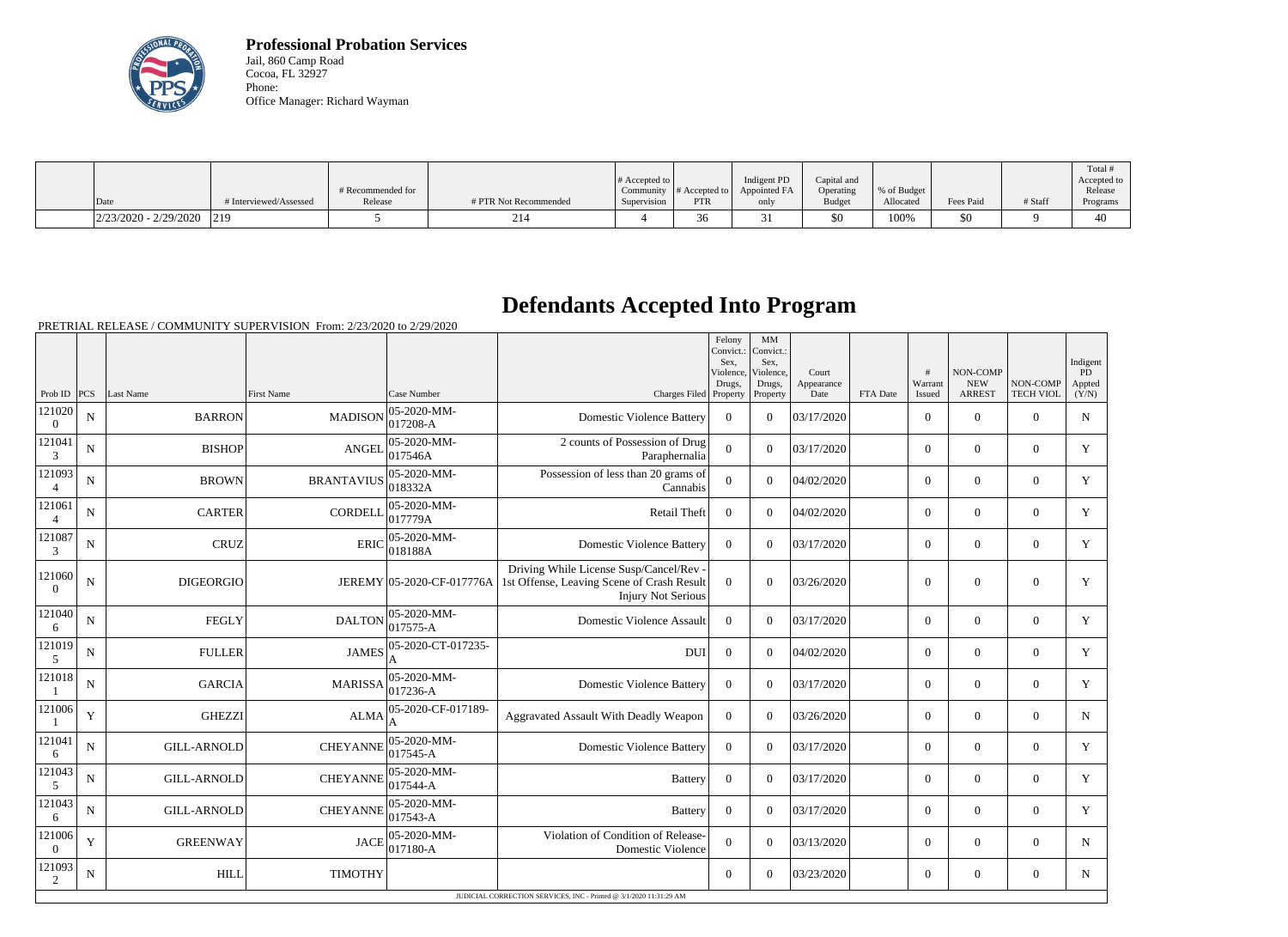## **Defendants Accepted Into Program**

Prob ID | PCS | Last Name | First Name | Case Number | Case Number | Case Number | Charges Filed Felony Convict.: Sex, Violence, Drugs, Property MM Convict. Sex, Violence, Drugs, Property Court Appearance FTA Date # Warrant Issued NON-COMP NEW ARREST NON-COMP TECH VIOL Indigent PD Appted  $(Y/N)$ 121079 5  $N \begin{bmatrix} 05-2020-MM \\ N \end{bmatrix}$  HUMBERT JOHNSON  $\begin{bmatrix} 05-2020-MM \\ 0.1210 M \end{bmatrix}$ 018191-A Possession of less than 20 grams of  $\begin{bmatrix} \text{Sianis of} \\ \text{Cannabis} \end{bmatrix}$  0 0 03/18/2020 0 0 0 0 0 0 N 121039 4  $N \begin{bmatrix} N \end{bmatrix}$  KANE JONATHAN 05-2020-MM-017577-A Domestic Violence Battery <sup>0</sup> <sup>0</sup> 03/17/2020 <sup>0</sup> <sup>0</sup> <sup>0</sup> <sup>Y</sup> 121006 3 N | KEITH KEITH KRISTEN 05-2020-CF-017198A Resisting Arrest With Violence, 2 counts of Battery on Law Officer or Firefighter, DUI, Leaving the Scene of an Accident with Prop Damage, Refuse Breath Urine Blood DUI Test After Prev Susp, Resisting Arrest, DUI with Priors, Assault on Law Officer or Firefighter  $0 \t 0 \t 03/26/2020$  0 0 0 N 121006 4  $N \begin{bmatrix} \text{N} & \text{LESTER} \end{bmatrix}$  ANGELINE  $\begin{bmatrix} 05-2020\text{-}MM-\end{bmatrix}$ 017181-A Domestic Violence Battery <sup>0</sup> <sup>0</sup> 03/13/2020 <sup>0</sup> <sup>0</sup> <sup>0</sup> <sup>Y</sup> 121074 6 N MACOMBER JEREMY 05-2020-CT-018029A Refuse Breath Urine Blood DUI Test After Prev Susp, Driving while License Suspended or Revoked, DUI  $0 \t 0 \t 03/18/2020$  0 0  $0 \t Y$ 121084 6  $N$  MAXNER CALLIE 05-2020-CT-018285-A DUI 0 0 03/18/2020 0 0 0 N 121018 7  $N \parallel$  MCINTOSH SIMONE 05-2020-CF-017212-A Possession of Controlled Substance 0 0 03/19/2020 0 0 0 Y 121093 8 N MILLS JOSHU 0 0 04/06/2020 0 0 0 N 121022 1  $N$  MILLSAP ZACHARY 05-2020-MM-<br>ZACHARY 017204-A 017204-A Domestic Violence Battery <sup>0</sup> <sup>0</sup> 03/16/2020 <sup>0</sup> <sup>0</sup> <sup>0</sup> <sup>Y</sup> 121015 9  $N$  MORE PATRICK 05-2020-CF-013812-A Burglary Of A Structure 0 0 03/03/2020 0 0 0 Y 121019 2  $N$  MOTTA MOTTA ALEXANDER 05-2020-MM-<br> $\begin{array}{c} 0.5-2020-MM-1 \end{array}$  $0.59 - 2026 - 1111 - 0$   $0.59 - 2026 - 1111 - 0$   $0.59 - 2026 - 1111 - 0$   $0.59 - 2026 - 1111 - 0$   $0.59 - 2026 - 1111 - 0$   $0.59 - 2026 - 1111 - 0$ 121006 2  $N$  MULLINS SHAYLA 05-2020-CF-017197-A Possession of Controlled Substance 0 0 03/24/2020 0 0 0 Y 121093 6  $N$  NAVEDO JAVIER 05-2020-MM-<br>JAVIER 018330A 018330A Domestic Violence Battery <sup>0</sup> <sup>0</sup> 03/16/2020 <sup>0</sup> <sup>0</sup> <sup>0</sup> <sup>Y</sup> 121022 5  $N \begin{array}{|l|l|} \hline \text{N} & \text{PINO} \hline \end{array}$  REGAN 05-2020-MM-017290-A Domestic Violence Battery <sup>0</sup> <sup>0</sup> 03/17/2020 <sup>0</sup> <sup>0</sup> <sup>0</sup> <sup>Y</sup> 121085 6 Y | REDMON ROBERT 05-2019-CF-045656A Resisting Arrest With Violence, Resisting Officer without Violence, Driving While License Susp/Cancel/Rev -1st Offense, Fail to Appear  $0 \t 0 \t 03/27/2020$  0 0 0 Y 121084 3  $Y$  REED ANTHONY 05-2020-CF-014679A Possession of Methamphetamine 0 0 03/09/2020 0 0 0 0 0 0  $\gamma$ 121006 5 N RINALDI ALYSSA 05-2020-CT-017195A DUI 0 0 03/10/2020 0 0 0 0 0 121093 9 N SAUNDERSON ROBERT 0 0 03/23/2020 0 0 0 N 121066 9 N | SCHWARTZ| RICHARD 05-2020-CF-015002A Possession of Cocaine, Possession of Drug Paraphernalia, Driving while License Suspended or Revoked  $0 \t 0 \t 03/19/2020$  0 0 0 Y

PRETRIAL RELEASE / COMMUNITY SUPERVISION From: 2/23/2020 to 2/29/2020

JUDICIAL CORRECTION SERVICES, INC - Printed @ 3/1/2020 11:31:29 AM